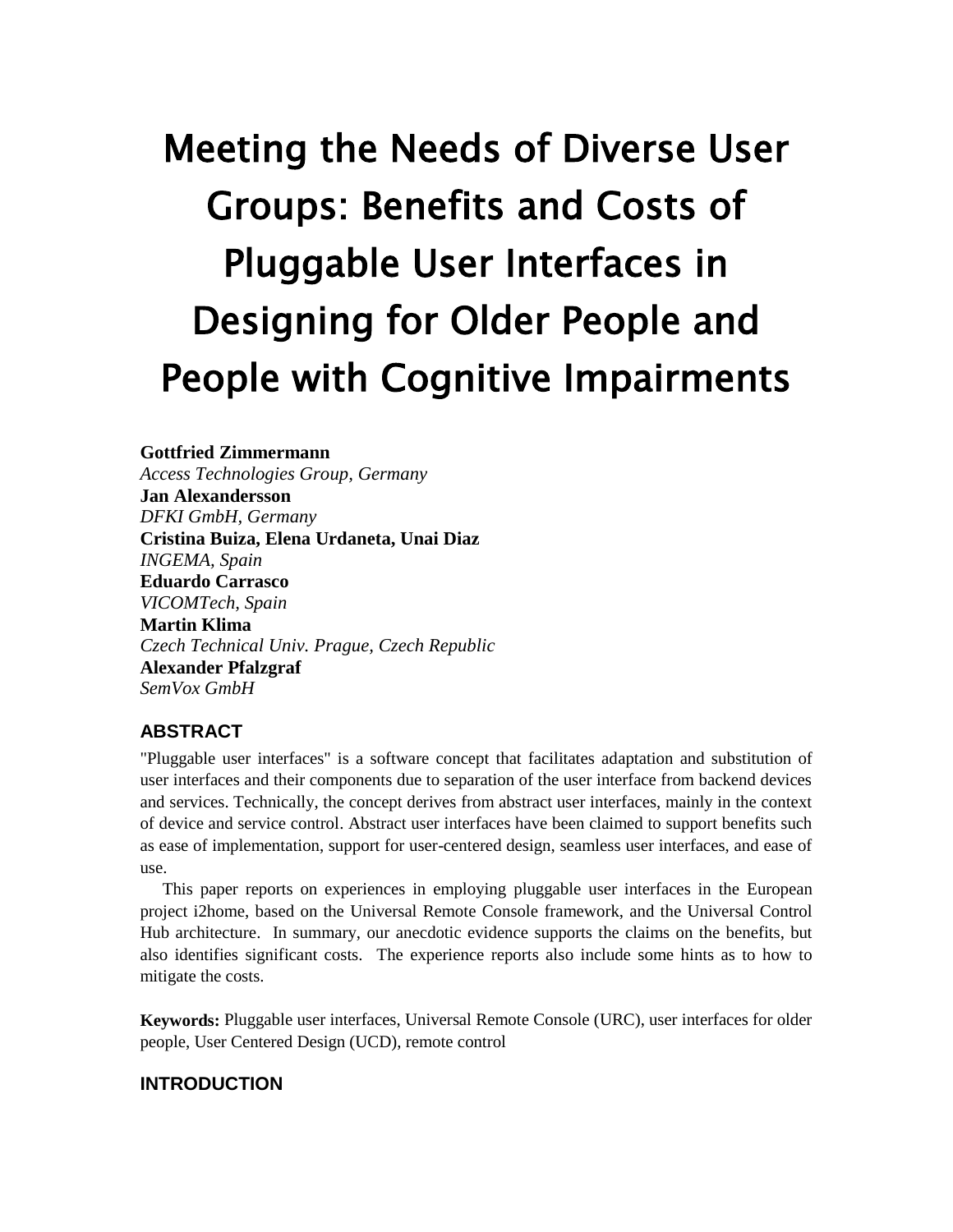Today, home devices and appliances come with user interfaces that are either built into the devices or are dedicated remote controls. For example, a washing machine has built-in dials and knobs to select the wash program parameters and start or stop the washing process. Additionally, a display may be integrated into the appliance providing status information. All these controls are built into the washing machine - the user cannot take them away in order to control the appliance remotely.

Some home devices have a remote control in addition to a built-in user interface. This remote control is dedicated to the device or service it controls. For example, a DVD player usually ships with an infrared remote control, in addition to the buttons and small displays on the device itself. The user can choose between either the dedicated remote control or the built-in user interface to control the DVD player. However, they cannot use the TV's remote control to get a DVD playing.

Universal remote controls are advertised for being the solution to the problem of having too many remote controls at home. Certainly, infrared-based universal remote controls are an improvement to dedicated remote controls since they allow controlling a variety of devices from a single ("universal") controller. However, universal remote controls have to be programmed prior to usage in order to know the infrared codes of a particular device. Moreover, they cannot provide feedback on a device's current state, such as whether it is currently on or off. Some advanced universal remotes, such as the high-end Logitech Harmony products, make guesses about the device state, but this is not always reliable.

Pluggable user interfaces allow the user interface to be adapted or substituted for one or multiple devices and services to be controlled. We refer to "pluggable user interfaces" as an architectural concept in device/service control that separates the user interface from the backend functionality in software, and sometimes in hardware (Zimmermann & Vanderheiden, 2007). An abstract user interface or "user interface model" is established as the dividing line between backend application (devices/services) and frontend application (user interface).

A similar mechanism is provided by modern programming languages, such as Java, through the concept of interfaces and the ability to substitute an object at runtime by another object that implements the same interface. However, in the area of user interfaces the concept of "pluggability" at runtime is not present in today's typical development environments.

Following the pluggable user interface approach, the user interface of a device or service is exchangeable, and can be attached or detached at runtime as appropriate. For example, for controlling a DVD player, one user might use a PDA with voice interaction, and another might use an infrared remote control for navigation between the DVD controls on a TV screen.

The pluggable user interface concept supports a wide range of user interface needs and preferences. One device/service implementation, providing an abstract user interface, can host different versions of pluggable user interfaces, in order to serve different users in different usage contexts. This is particularly useful for user interface design for elderly users and users with cognitive disabilities who represent diverse groups of users with regard to their user interface needs and preferences.

# **BACKGROUND ON HCI AND AGED USERS**

#### **BACKGROUND ON ABSTRACT AND PLUGGABLE USER INTERFACES**

The idea of abstract user interfaces goes back to the "Seeheim model" (Pfaff, 1985) which defines an application interface model as the interface between an application and its presentation and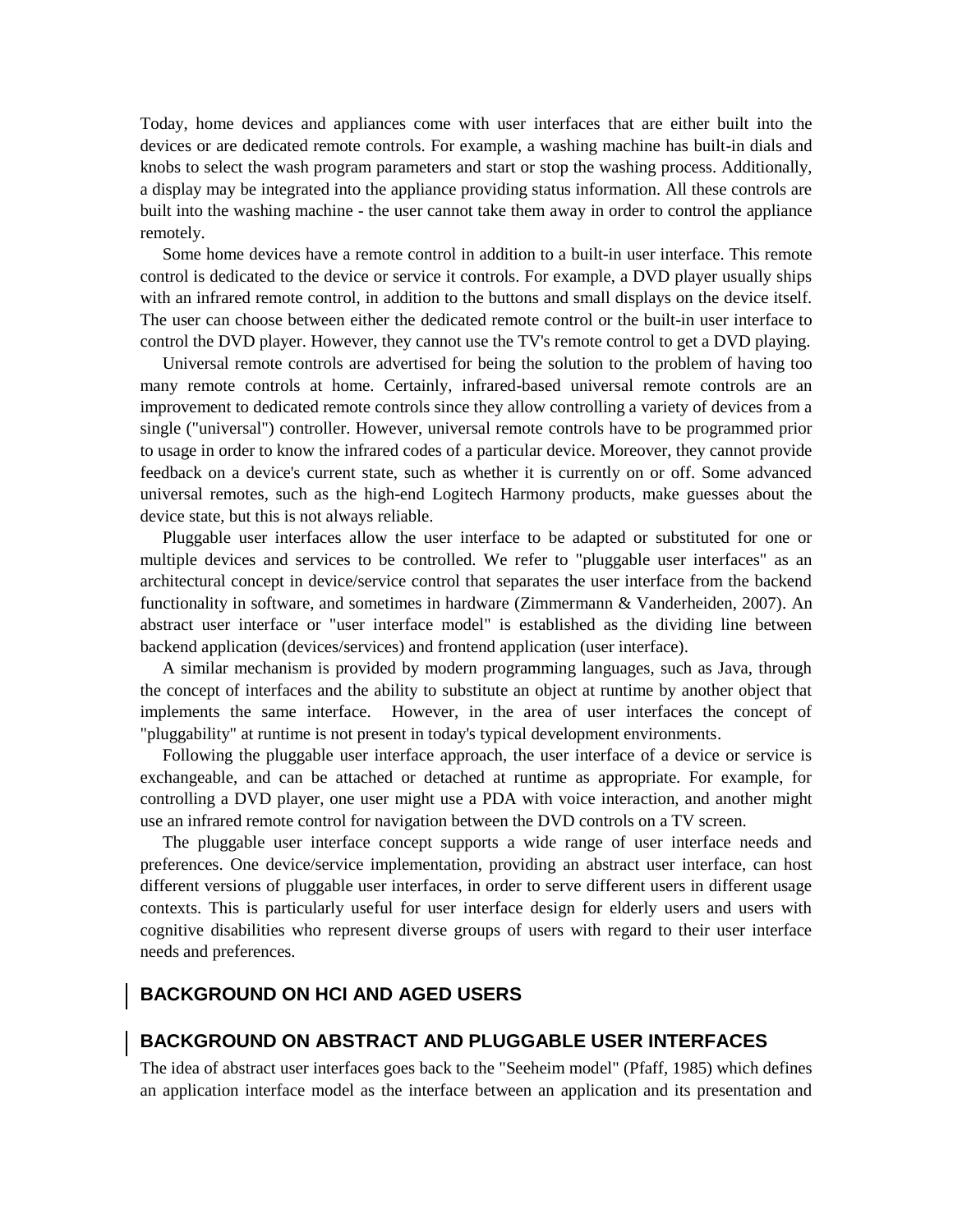dialog control modules. User Interface Management Systems (UIMS) have implemented this model in the 80s and 90s, thus facilitating separate design processes for user interfaces and application functionality.

In the late 80s, the "Model-View-Controller" software design pattern was introduced by the Smalltalk-80 programming environment (Krasner & Pope, 1988). In the MVC approach, implementation responsibilities are clearly separated between the following components: The model contains the functional core of an application, the view displays information to the user, and the controller handles user input. The popular "Document-View" design pattern (implemented in many user interface toolkits today) is a variant of MVC in which view and controller are collapsed into one component.

Numerous projects and systems have explored the concept of abstract user interfaces, also often referred to as "model-based user interfaces". More recent examples include the SUPPLE project (Gajos & Weld, 2004) and the Web-based form technology XForms (W3C, 2007). SUPPLE claims to generate an "optimal" user interface for a specific user and their characteristics, employing a constraint-based optimization mechanism. XForms defines a set of "form controls" that can be used to specify abstract user interfaces for forms on the Web.

The Pebbles project (CMU, 2009) at Carnegie Mellon University has investigated how handheld computers and smartphones can interact with personal computers and electronic devices such as a light switch, a photocopier, a stereo or a telephone. The "Personal Universal Controller" (PUC) (Nichols & Myers, 2003) generates a control interface on a PDA, based on the parameters of the controlled device, taking into account the properties of the PDA and user preferences. The control interface has also been demonstrated with an extension for speech input (Nichols, J., Myers, B.A., Higgins, M., Hughes, J., Harris, T.K., Rosenfeld, R., & Litwack, K., 2003).

These and other research and development efforts have shown the feasibility and utility of the abstract user interface approach. However, they focused on the generation or provision of user interfaces by a single party, typically the manufacturer of the device or service. What was missing is the explicit and practical capability for a user or a third party to substitute an existing user interface by an alternate or "pluggable" user interface based on a publicly acknowledged standard.

To address these shortcomings, the Universal Remote Console (URC) framework (ISO/IEC, 2008) was developed and has been released as a 5-part international standard (ISO/IEC 24752) in 2008. It defines a "user interface socket" (short "socket") as the interaction point between a pluggable user interface and a target device or service. In the context of URC, pluggable user interfaces are either generic, .i.e., generating a user interface based any socket description, or specific to a socket, i.e., relying on hard-coded knowledge about the socket.

The URC technology is an open user interface platform, allowing third parties to create a pluggable user interface and use it with any device/service that exposes its functionality through a socket. The framework includes a "resource server" as a global market place for any kind of user interfaces resources to be shared among the user community. It is expected that, supported by a growing community, this will eventually result in a global URC ecosystem, enabling an open competition on user interfaces that will allow the user to pick the user interface that is most appropriate for their characteristics and particular use of context.

Work on URC started in the 90s at the Trace Center at the University of Wisconsin-Madison, with the "universal remote console communication protocol" (Vanderheiden, 1998), resulting in the creation of the V2 Technical Committee at INCITS in 2000. V2 developed the URC standards which were later released under ANSI (in 2005) and under ISO/IEC JTC1 (in 2008). Further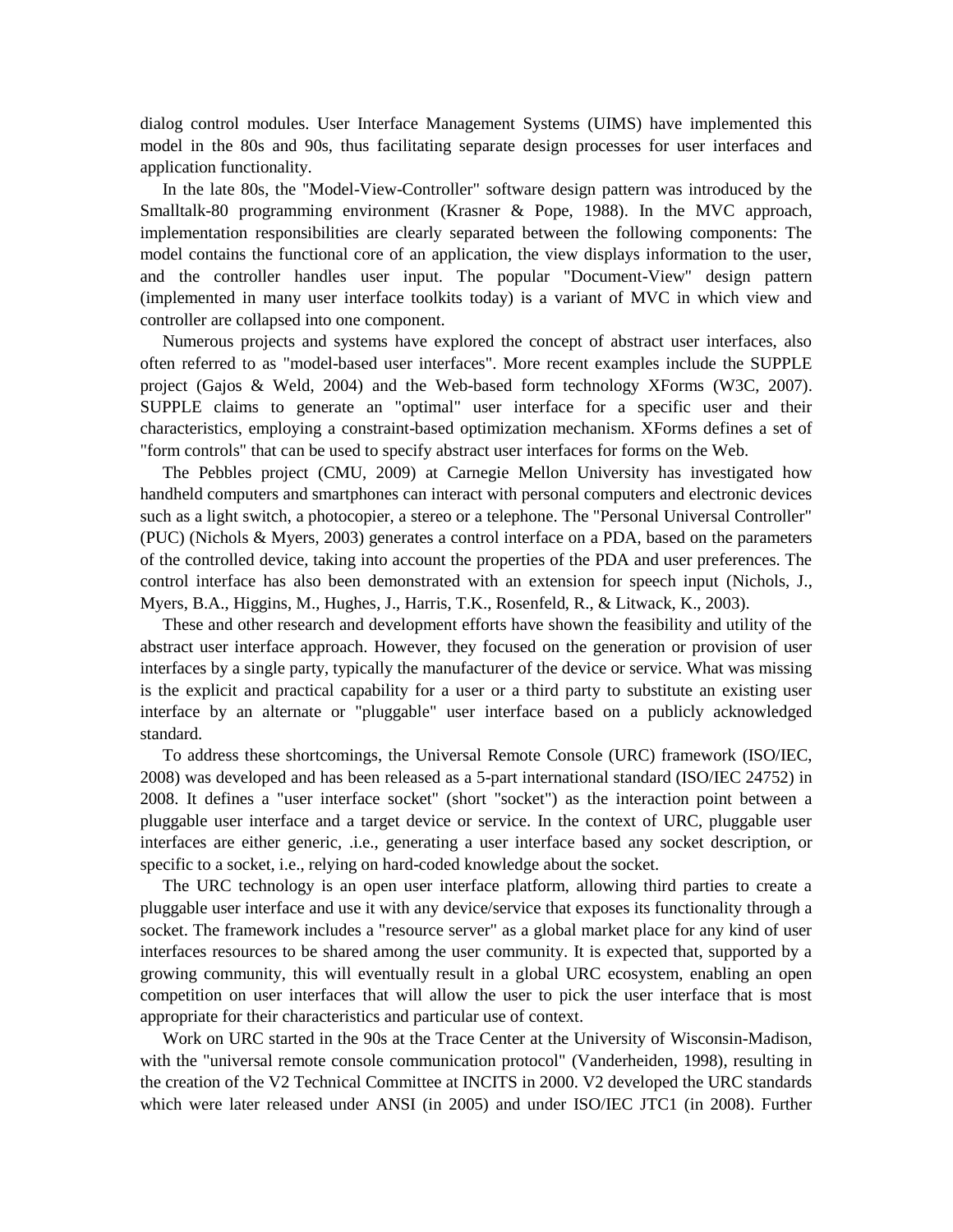work by Trace and the URC Consortium (URC Consortium, 2009) resulted in the development of implementation guidelines and other derivatives of the URC technology. The "Universal Control Hub" (UCH) is a profiling architecture of the URC framework, with the UCH acting as URCconformant middleware between devices/services and controllers that do not support URC technology (Zimmermann & Vanderheiden, 2007). The UCH architecture has been adopted by multiple projects in Europe, including i2home (i2home, 2009). The architecture has already been implemented in a broad spectrum of applications, with the goal of making them accessible to all users. Implementations include areas such as mobile devices, consumer electronics, interactive TV (Epelde, Carrasco, Zimmermann, Bund, Dubielzig & Alexandersson, 2009), and home security.

For a more thorough overview of abstract user interface approaches and their history, refer to (Myers, Hudson, & Pausch, 2000; Trewin, Zimmermann, & Vanderheiden, 2004).

## **BENEFITS AND COSTS OF PLUGGABLE USER INTERFACES**

Pluggable user interfaces (which are based upon abstract user interfaces) claim to bring about benefits for system implementers, user interface designers and end users. Some of the benefit claims are:

- 1. **Ease of implementation of personal user interfaces.** Personalized user interfaces (that are a substitute to the "standard built-in user interface") can be implemented in virtually any technology, but the pluggable user interface approach is specifically designed with the goal of facilitating adaptation and substitution of user interfaces (Trewin, Zimmermann, & Vanderheiden, 2004). The effort for adding a personal user interface is relatively low since it is limited to creating a new pluggable user interface (frontend) for the abstract user interface; the implementation of the abstract user interface and its binding to the backend device/service is shared by all pluggable user interfaces for a device or service.
- 2. **Support for the user-centered design process.** Due to separation of user interface and backend functionality, abstract user interfaces are well suited to be used in a user-centered design process (Trewin, Zimmermann, & Vanderheiden, 2004). Human factors experts and designers can create pluggable user interfaces, evaluate them and make changes on them based on early feedback from the users. Concurrently, device and service providers can implement the backend functionality in an incremental fashion.
- 3. **Seamless user interface, spanning multiple controlled devices and services, in heterogeneous device and service networks.** A pluggable user interface can span multiple devices and services since it is hosted on a remote device (controller) that is different from the devices and services that are being controlled (Zimmermann, 2007). For example, a pluggable user interface may offer a "watch DVD" task whose execution would involve multiple steps on various devices (which may require different control technologies such as infrared, serial or UPnP): Switch the DVD player on and play; switch the TV on and set input source to DVD player; switch the receiver/amplifier on and set input source to DVD player. In contrast, for built-in user interfaces (or remote user interfaces that are dedicated to one device), the "seamfull" user interface would consist of separate control interfaces for every device involved. In the example given above, there would be three separate user interfaces (one for the DVD player, one for the TV, and one the receiver/amplifier), and the user would have to switch between the interfaces (controllers) to execute the steps of the task.
- 4. **Ease of use of pluggable user interfaces.** Pluggable user interfaces have been shown to be easier to use than built-in or standard remote user interfaces (Nichols & Myers, 2003). This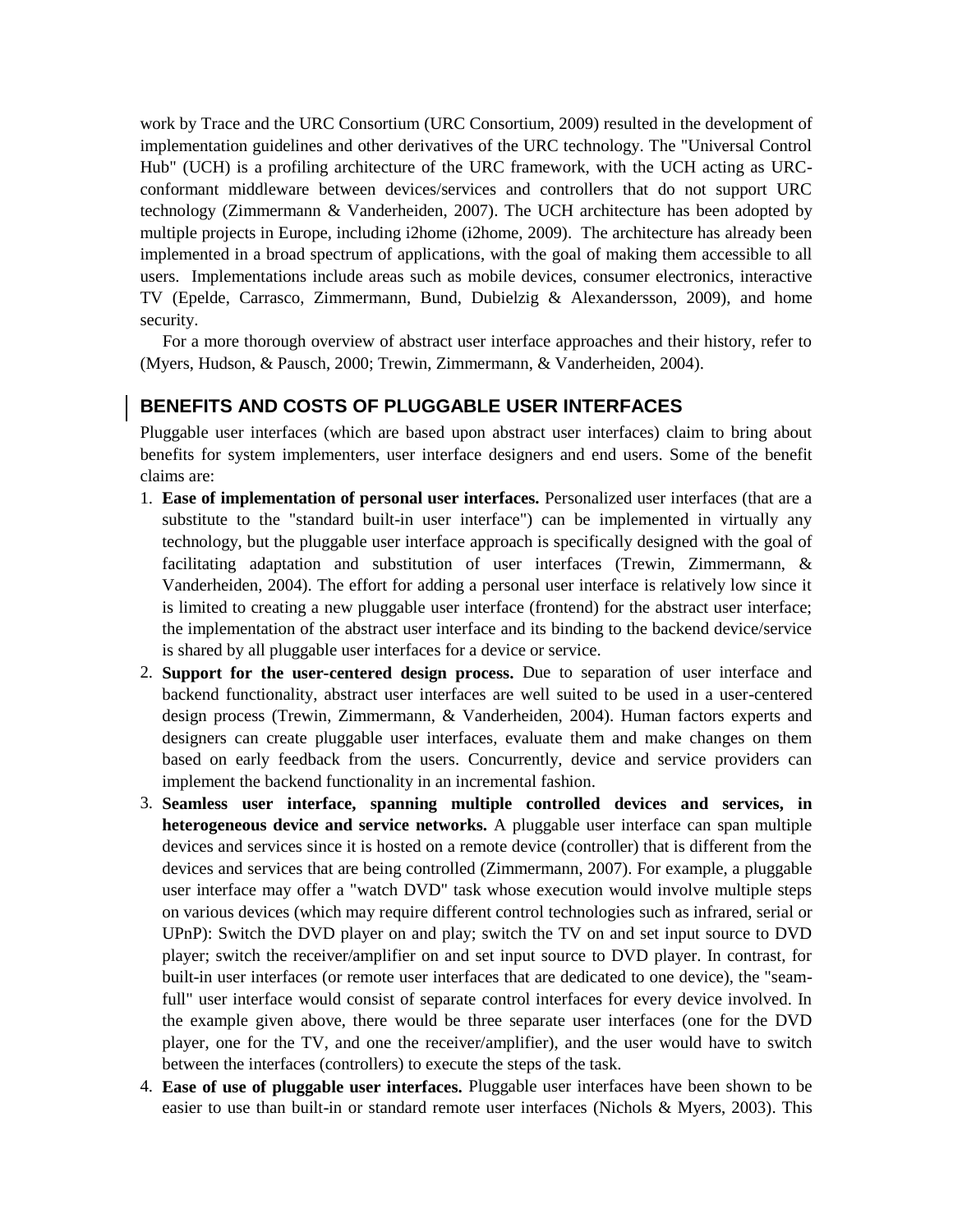can be explained by the following reasons: First, a generic controller typically offers more screen estate and/or more and larger buttons than most devices and dedicated remote controls. Second, a pluggable user interface may be personalized to exactly fit the preferences and needs of a particular user group. Third, the separation of backend and frontend code facilitates a separation of programming and design activities (Zimmermann & Vanderheiden, 2007). Programmers can focus on writing the code for the device/service and its abstract user interface, and don't need to "mess up" with user interface functionality. Human interface experts can focus on good user interface design that doesn't require deep programming expertise and network-specific knowledge.

Obviously, the pluggable user interface concept also comes with costs, some of which are:

- 1. **Increased effort for first implementation due to technology learning curve.** It is clear that development efficiency is initially hampered by the modeling language and other implementation requirements of model-based user interface technologies (Myers, Hudson, & Pausch, 2000). However, it is expected that the time investment into the technology is recouped soon once the programmers and designers have understood and gained experience in its implementation. Also, the employment of suitable development tools, if available, should greatly expedite the introduction of the pluggable user interface technology in projects.
- 2. **Early freezing of user interface model.** Early in the development process, backend programmers and frontend designers need to agree on the specification of an abstract user interface. (Note that this freeze applies only to the (abstract) user interface model, and not to the (concrete) pluggable user interfaces.) Changes to the user interface model at a later stage will trigger increased development costs. This can become a burden for projects using an iterative or agile development process. However, this problem is not necessarily unique to the abstract and pluggable user interface approaches. In general, changes to the backend will cause changes to the user interface, and the later the changes happen, the more expensive they will be.

#### **PLUGGABLE USER INTERFACES IN THE I2HOME PROJECT**

i2home ("Intuitive Interaction for Everyone with Home Appliances based on Industry Standards") is a 3-year European project in the area of Ambient Intelligence, funded by the European Commission. Its goal is to make devices and appliances in the digital home more accessible to persons with mild cognitive disabilities and older people. i2home follows a user-centered design methodology, with a diverse set of users with regard to their age, region of living, abilities and user interface needs and preferences. i2home adopted Cooper's persona approach (Cooper, 1999) to represent users in various stages of the development process.

Technically, the project is building upon the Universal Remote Console (URC) framework (ISO/IEC 24752), and in particular on the Universal Control Hub (UCH) approach. This technical foundation has been chosen because of its perceived benefits with regard to a heterogeneous set of users. The URC/UCH technology was deemed to be suitable for designing very different user interfaces for different user groups, following a user-centered design process.

In the following, we describe the experiences of the i2home partners in using the URC technology for the design of user interfaces for (1) elderly people in Prague (Czech Republic), and (2) Alzheimer patients in San Sebastián (Spain). Following the Universal Design approach, we have also designed user interfaces for (3) middle-aged people with brain injuries (cognitive impairment) in Sweden. These people experience similar problems in using technology as older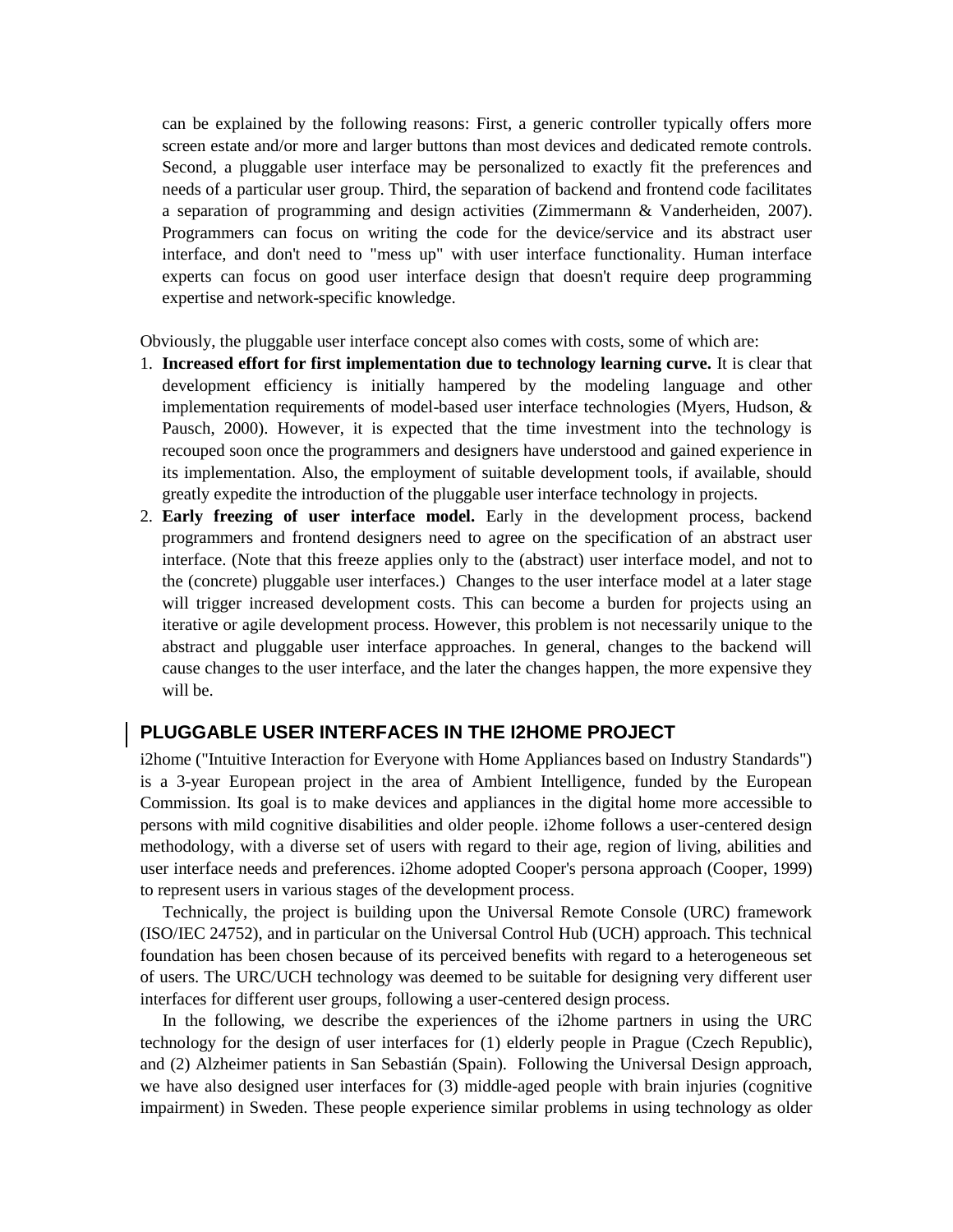users do. Anyway, it seems that a universal framework for the development of mainstream user interfaces should support the needs of all users, not only for the elderly. Otherwise it will likely not be adopted by industry at all.

The objective of these three reports is to reflect on the above benefit and cost claims of the pluggable user interface technology, on the background of experiences made in a real project in applying the URC/UCH technology for different user groups. Note that these reports are based on subjective experiences and anecdotic data rather than hard metrics. This is due to the nature of the i2home project and its goal of developing most usable user interfaces in a 3-year iterative process rather than doing a thorough comparison of software development strategies by running multiple complete development threads (which would also have been way beyond the project budget).

## **Elderly People in Prague**

## **Introduction**

At the Czech Technical University in Prague (CTU) several usability tests were conducted, all focused on the UCH technology and especially on the design and usage of user interfaces. The primary target group was seniors of age 65 or older. This group was described by several personas wherefrom two were evaluated as the potential users of the system. The first persona called "Blanka" is a 73 years old woman who lives alone in a small flat. She has no experience with computers. Her performance with regard to memory, vision and hearing is in decline but is nevertheless self-sufficient in her everyday life. She has major problems with new devices like state-of-the-art TV remote control, DVD or digital radio.

The second persona "Arnost" is a 68-year old man who recently retired but still maintains his hobbies and keeps in touch with his colleagues from work. He has gathered some experience with computers during his time at work. He wears glasses, can operate a cell phone and a PDA, but has minor problems with small fonts.



*Figure 1. User interfaces for Blanka and Arnost personas.*

We designed two different user interfaces, one for each persona. While the user interface for Blanka is simpler and has only the basic set of functionalities, the user interface for Arnost is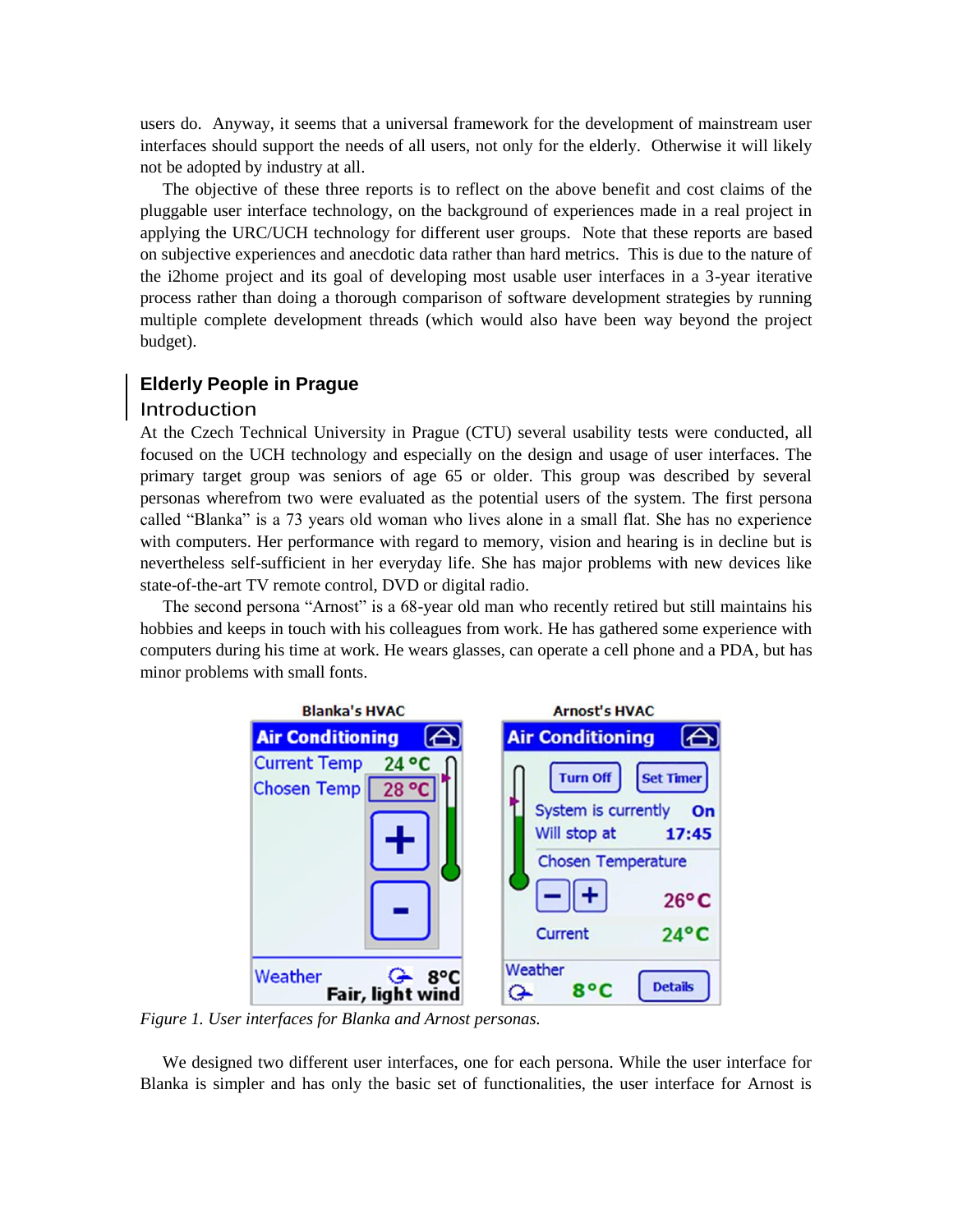richer in terms of functionality and slightly more complex in structure. The interfaces were implemented as a combination of a Personal Digital Assistant (PDA) (fig. 1) and a TV.

For evaluation purposes, test participants were recruited for each user interface – 14 for the Arnost persona, and 14 for the Blanka persona. An evaluation of the two user interfaces was performed, based on the objective observations and on the subjective opinions of the participants.

#### Experiences regarding Benefits and Costs

Based on our experiences drawn from the implementation and evaluation of the pluggable user interfaces for elderly users, we can identify the following benefits and costs of pluggable user interfaces:

- The pluggable user interface architecture was a natural fit to the UCD approach involving  $\bullet$ personas. We were able to define the requirements of the two selected target groups, implement them as pluggable user interfaces. In our experiments, we could easily interchange the user interface upon determining the most appropriate persona for a test user (Blanka or Arnost).
- The users appreciated the customized user interfaces with a selection of functionalities that matched their needs. For example, users conforming to the Blanka persona required only little functionality from the system.
- The given UCH architecture proved to be useful and appropriate for our implementation. This helped to speed up the development and testing process since we did not have to specify our own architecture.
- During implementation, our developers gleaned knowledge of a device's capabilities by looking at its socket description(s). Thus they could easily check if the user interface covered the whole range of features offered by the device.
- Another benefit we noticed is that the developers could utilize the socket description as semantic hints for user interface design. This could probably have been achieved by other means of documentation as well, but it is an indication that the abstract user interface model is a useful basis for user interface development. In future, we would like to see tools for semi-automatic generation of user interfaces such as for wizards and visual control grouping.
- Learning the technology was a big challenge that was even more difficult because of the early development stage of the platform. Tools for the support of the design and development of user interfaces were not available. However, it should be easy to integrate the pluggable user interface architecture into development environments such as NetBeans or Eclipse.
- Suboptimal design of sockets can make the design and implementation of the pluggable user interfaces difficult for designers. In one case, the initial socket for the calendar system was poorly designed, and its revision resulted in a major effort on re-designing and re-implementing all related pluggable user interfaces.

#### **Alzheimer Patients in San Sebastian**

#### Introduction

Two research centers have cooperated in the following experiment. INGEMA, a research center on elderly and disabled people owned by Matia Foundation Group, has defined the user interface, conducted user tests, and evaluated a prototypical system on a group of 21 test persons with mild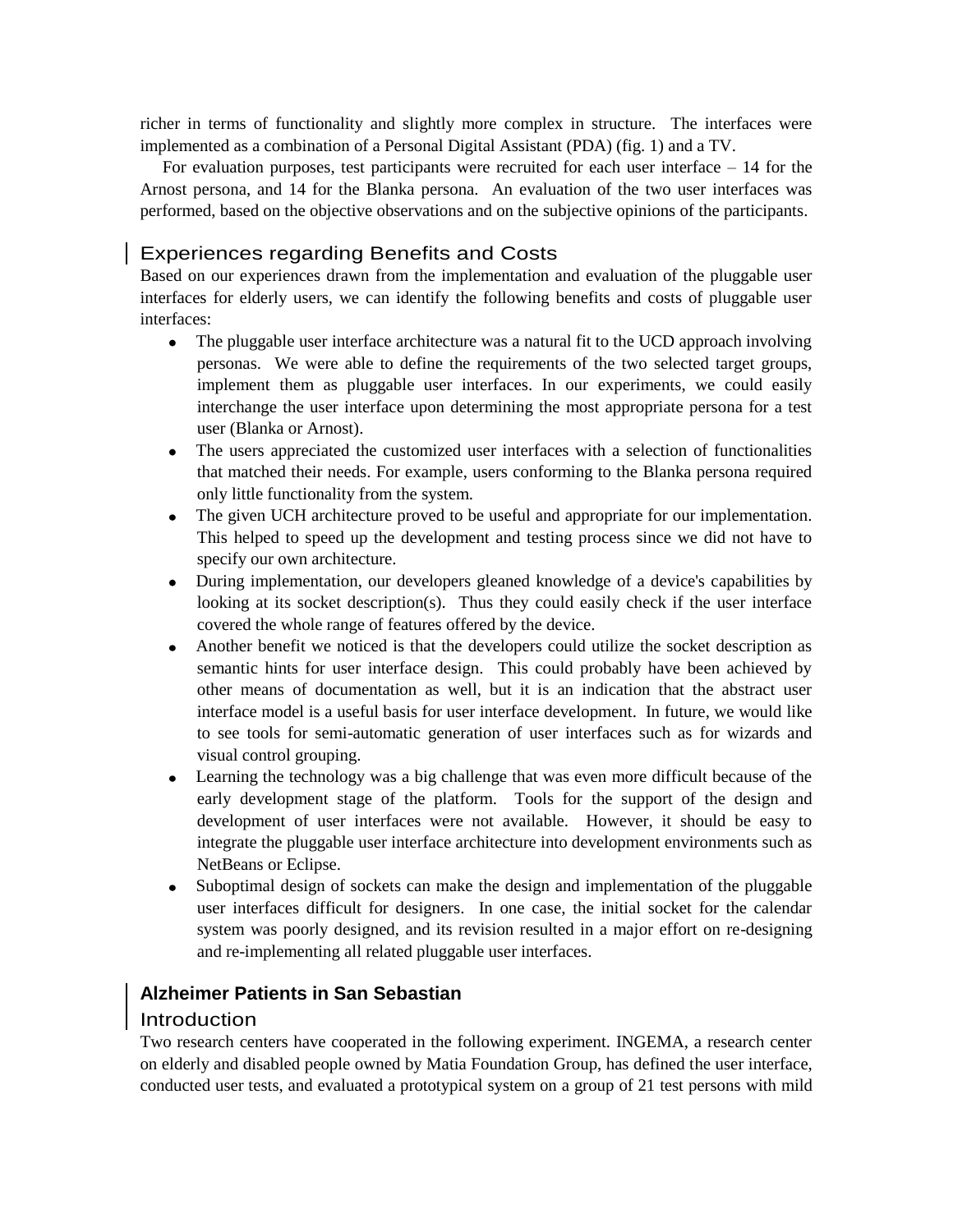to moderate Alzheimer's disease. VICOMTech (www.vicomtech.org), a research center specialized in computer graphics and digital TV, has conducted the technical development.

Both research centers work complementarily on finding new ways to better assist elderly people and especially those with cognitive problems such as Alzheimer's disease. Alzheimer patients, even in the first stages of the pathology, are not able to understand how to operate modern devices or services that could potentially benefit them. Intense research is being carried out in both institutions to identify and validate user interfaces that can be accepted by the target users.

In i2home, the characteristics of the targeted Alzheimer patients were summarized in the description of a persona named "Manuela". Manuela is 73 years old woman who has been diagnosed with Alzheimer's disease three years ago and who now attends a Daily Care Center. Manuela usually forgets to take her daily medication but she is still able to perform simple tasks under supervision. She will become progressively more dependent. Manuela can answer the phone when she hears it, but as dialing causes her problems she tends to avoid it or wait for somebody to help her. Despite her anxiousness to fall, Manuela still goes out alone to make small shopping. However, she usually goes out with her daughter or grandson.

In our experiment, the user interface designed for this particular target group consisted of a realistic virtual character, also called "avatar", rendered on a common television set (fig. 2). This virtual character plays the role of a virtual personal assistant conveying reminders and notifications to the user, and to engage in short dialogs with the user. Additionally, the television remote control serves as a return channel, capturing the user's responses to questions that the avatar raised (Carrasco, Epelde, Moreno, Ortiz, García, Buiza, Urdaneta, Etxaniz, Gonzalez, & Arruti, 2008).



*Figure 2. Avatar on TV, interacting with Alzheimer patients.*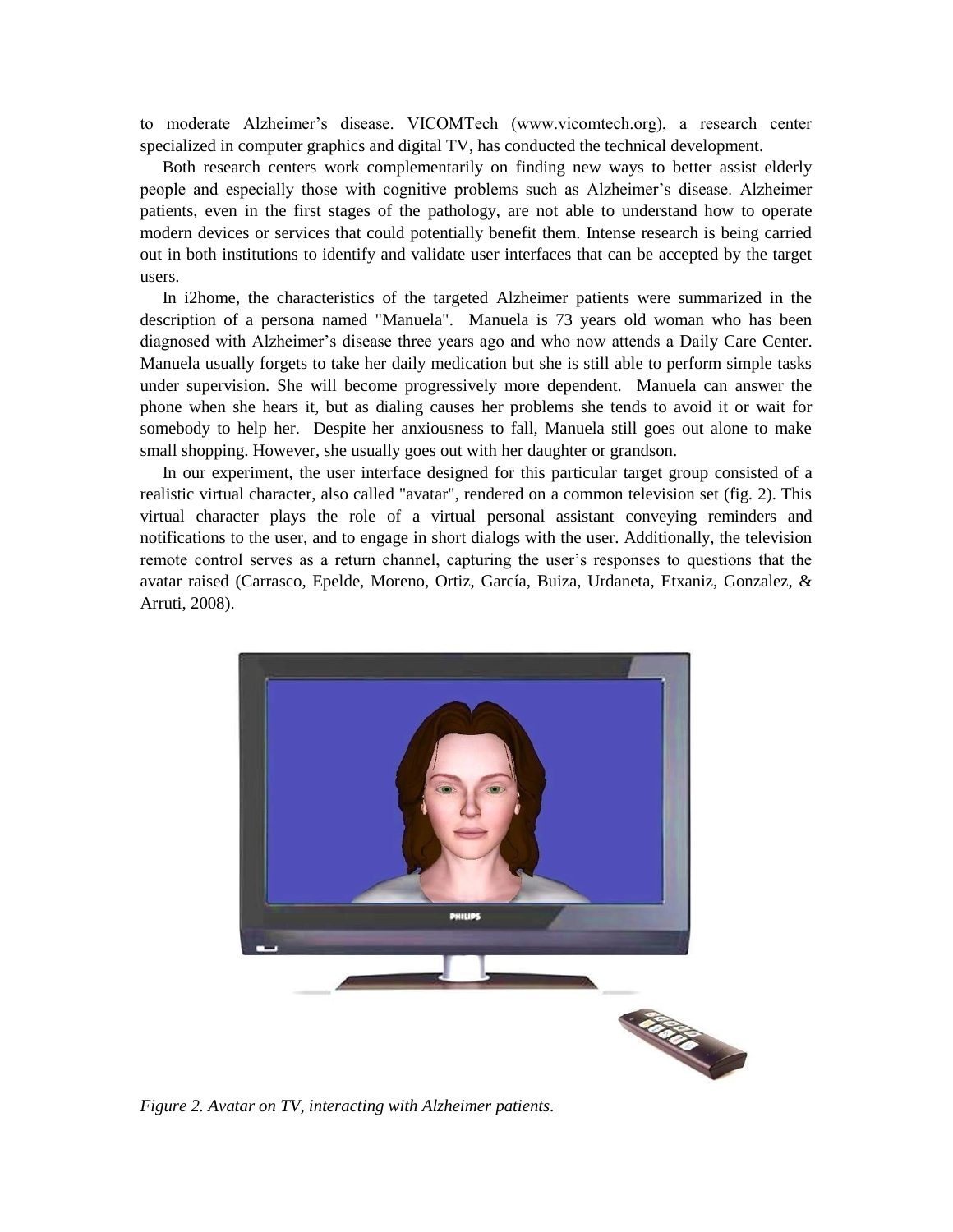The results of the evaluation show that, in the majority of cases, interaction with the avatar by means of a remote control was an easy task for the subjects to perform. 80% of the users  $(n=12)$ responded to the avatar by voice, in addition to using the remote control, even though no directives were given to that regard. This reflects that this group of people, with mild to moderate cognitive impairment, was able to understand the avatar as an entity with which they could establish verbal conversation as a natural way of interaction.

#### Experiences regarding Benefits and Costs

Elderly people suffering from mild to moderate Alzheimer's disease are collectively excluded from participating in the information society. The main problem for them is that they don't understand how to use most of today's mainstream user interfaces. In this sense, as stated above, the paradigm of a speaking virtual character delivered on a television was perceived by the users as a natural interaction. Furthermore, the paradigm's usefulness in sending reminders, notifications and in conducting short simple dialogs with the users was demonstrated. The proposed user interface was demonstrated to be appropriate for these users, thus opening the door to a new world of services and assistance opportunities.

Technically, the URC technology and pluggable user interfaces provided a suitable platform in supporting the described user interface, and our experience was that most of the benefits mentioned above were met.

- Ease of implementation: The user interface was easy to implement because it was based on user interface sockets exposed by the UCH. Most importantly, it paves the way to a smooth replacement of the current user interface with other user interfaces. This feature is particularly interesting for Alzheimer patients because, due to their progressive decline of cognitive skills, different user interfaces (each matching a different stage of the disease) could be presented to them without the need of substituting the backend application(s).
- Support for the UCD process: The pluggable user interface approach was found to be  $\bullet$ suitable to bridge the gap between user needs and devices/services available, because it provides a framework that clearly separates frontend and backend through the definition of the user interface sockets. This division has allowed INGEMA and VICOMTech to concentrate on the definition, development and testing of the proposed "Avatar  $+ TV$ " user interface, while having other partners in the i2home project work on the backend system and its complexity.
- Ease of use: The user interface proposed in this scenario has been tailored to our target users. In this sense, a simulation of natural interaction between humans was sought, and the results of the evaluations show that it has been readily accepted by mild to moderate Alzheimer patients. Furthermore, no complex information was given to the users through this user interface. Advanced device options or complex settings have been deliberately left out.
- An additional benefit of the URC technology is the reuse of existing user interfaces by  $\bullet$ other user groups, with possible variations and modifications to cater for subtle differences of users. Apart from Alzheimer patients, we have identified a wide range of other persons suffering from pathologies and conditions characterized by cognitive deterioration and disabilities, such as stroke, vascular dementia, Parkinson-type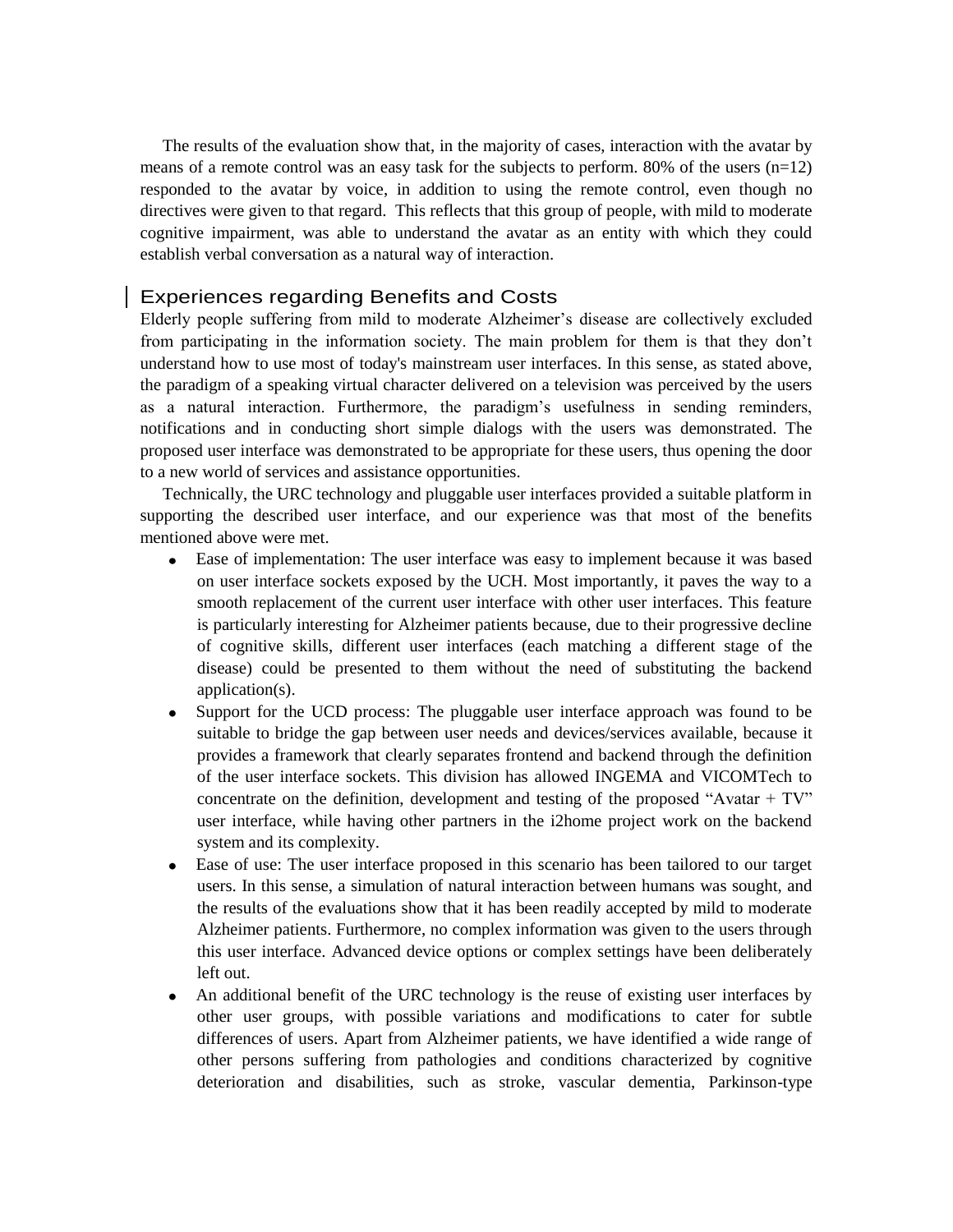dementia, traumatic brain injuries, etc. that might benefit also from the existing pluggable user interface (avatar on TV) for Alzheimer patients.

Nevertheless, there are a number of important costs, including:

- Implementation was significantly harder than in a monolithic approach, mostly caused by the need for learning new technologies, and by the current absence of development tools for pluggable user interfaces and their sockets. On the other hand, this was our first experience with this particular technology. It is expected that implementation of further pluggable user interfaces in the project will be much faster due to the accumulated experience.
- The specification of user interface socket descriptions is a delicate task, and had to be done under supervision of an expert. This was to ensure that socket descriptions would not have to be changed often during the lifetime of the project, which would have triggered increased development costs.

## **People with Brain Injuries in Sweden**

## **Introduction**

For people with brain injuries in Sweden, the German Research Center for Artificial Intelligence (DFKI GmbH) and the Swedish Institute of Assistive Technology (SIAT) have jointly developed a user interface for younger and middle-aged persons with mild cognitive disabilities (Nesselrath, Schulz, Schehl, Pfalzgraph, Pfleger, Stein & Alexandersson, 2009). The typical characteristics of these persons were summarized as a persona called "Emma". Emma is 26 years old, lives with her boyfriend, and used to study at the university. Since a traffic accident with brain trauma, she has to deal with concentration problems and memory deficits. Emma is still very interested in technical devices and tries to use them in her daily life.



*Figure 3: User Interface for persona "Emma" - multimodal interaction on a smartphone.*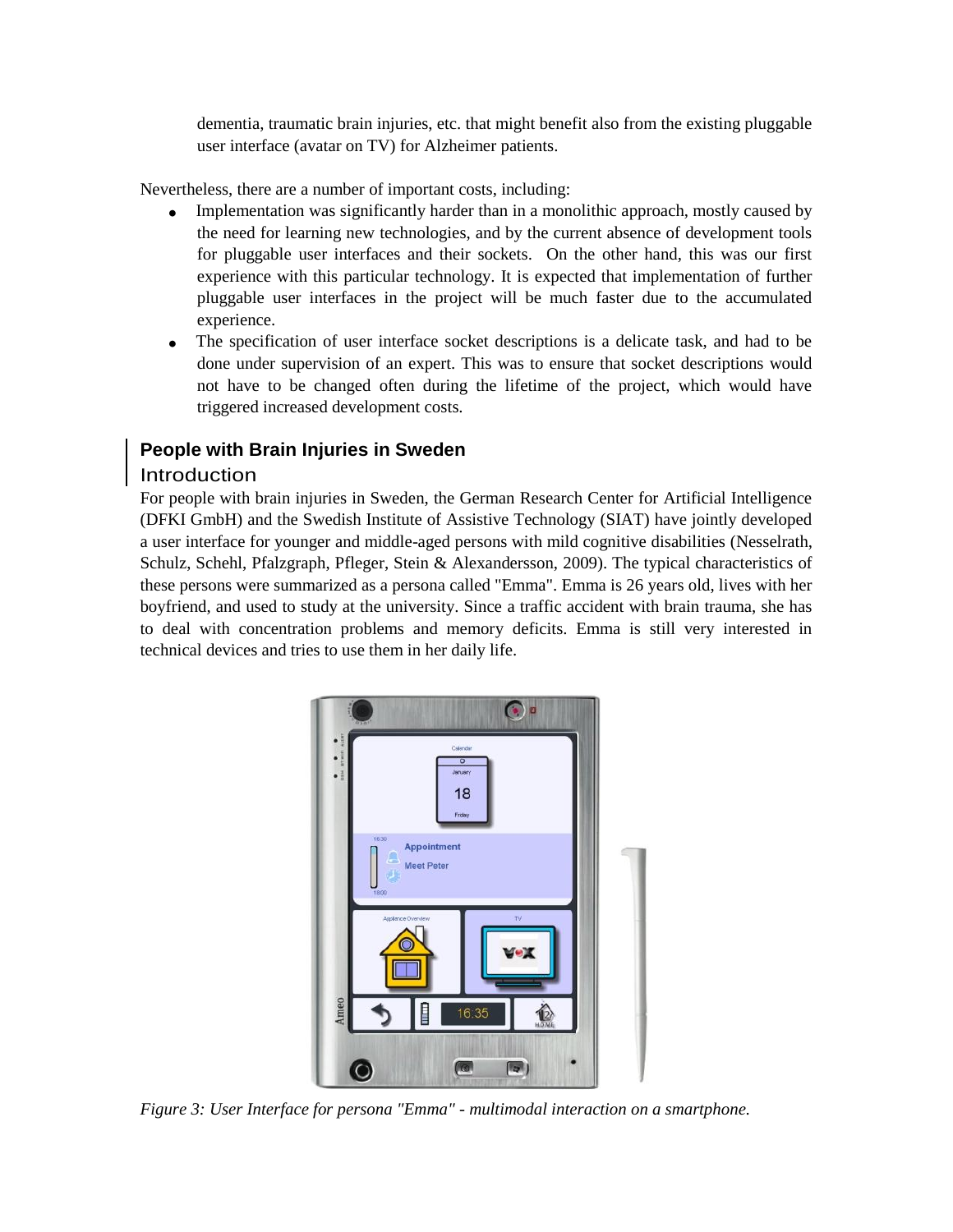The user interface for Emma consists of a multimodal user interface implemented on an HTC advantage smartphone (fig. 3). The user interface allows for interaction based on gestures with a finger or a stylus, and speech, or a combination thereof. For a description of the underlying technology, see (Schehl, Pfalzgraf, Pfleger, & Steigner, 2008). From a technical point of view, this user interface spans all available sockets that are exposed by the UCH (calendar, reminder, TV, and air conditioning). The main screen features a large pane containing the calendar application on the top. Underneath, a large button (showing a house icon) allows the user to access a list of available appliances; and another button allowing the user to go back to the previously used application (e.g. the TV). The lower part of the main screen is common to all screens: On the left, the button with the curved arrow lets the user return to the previous screen; in the middle, the current time and the battery status is displayed; on the right, the i2home button allows the user to return to the main screen.

The user interface was evaluated with 10 test persons, all with cognitive disabilities caused by brain damage were recruited. Most of the participants rated the different visual parts of the user interface with "good" or better (on a four-choice Likert scale ["bad", "less good", "good", "very good"]).

#### **Experiences**

It was possible to implement a user interface based on the URC technology and pluggable user interfaces meeting the majority of the requirements collected in the first phase of the usercentered design methodology. However, in our assessment we have to consider the whole user interface, which is not only composed of the visual display but includes other aspects of the device. With a weight of 355 gram, a size of 133 x 98 x 16 mm, and an LCD display with  $640x480$  pixels, the HTC 7500 Advantage<sup>i</sup> is quite large for a hand-held device. Although recognizing the advantage of a large screen, some of our participants found the device clumsy and too big for mobile use.

Regarding benefits and costs of the URC technology and pluggable user interface, we have found:

- User Interface Sockets and their descriptions are an effective and efficient means for separation of concerns. DFKI could focus on conceptual and user interface issues, and didn't need to care about the bits and pieces of backend implementation and networking technologies such as for the control of consumer electronics and household appliances.
- The URC technology fits well with the user-centered design methodology, in particular with the creation of consistent user interfaces across all appliances and services.
- As soon as the socket descriptions were defined, it was possible to connect the user interface to simulated targets or services, even though these were not (yet) available. As an effect we were able to start end-to-end testing early in the development process, which clearly improved the quality of the user interface. This is a real timesaver.
- The presence of a formal and explicit description by means of the socket description  $\bullet$ enables the automatic generation of call stubs. This enhanced the quality of the system in particular early in the development. In general, this increases the comprehensibility of target interfaces.
- The UCH approach allows for easy implementation of a user interface that lets the user control multiple devices and services in a seamless fashion.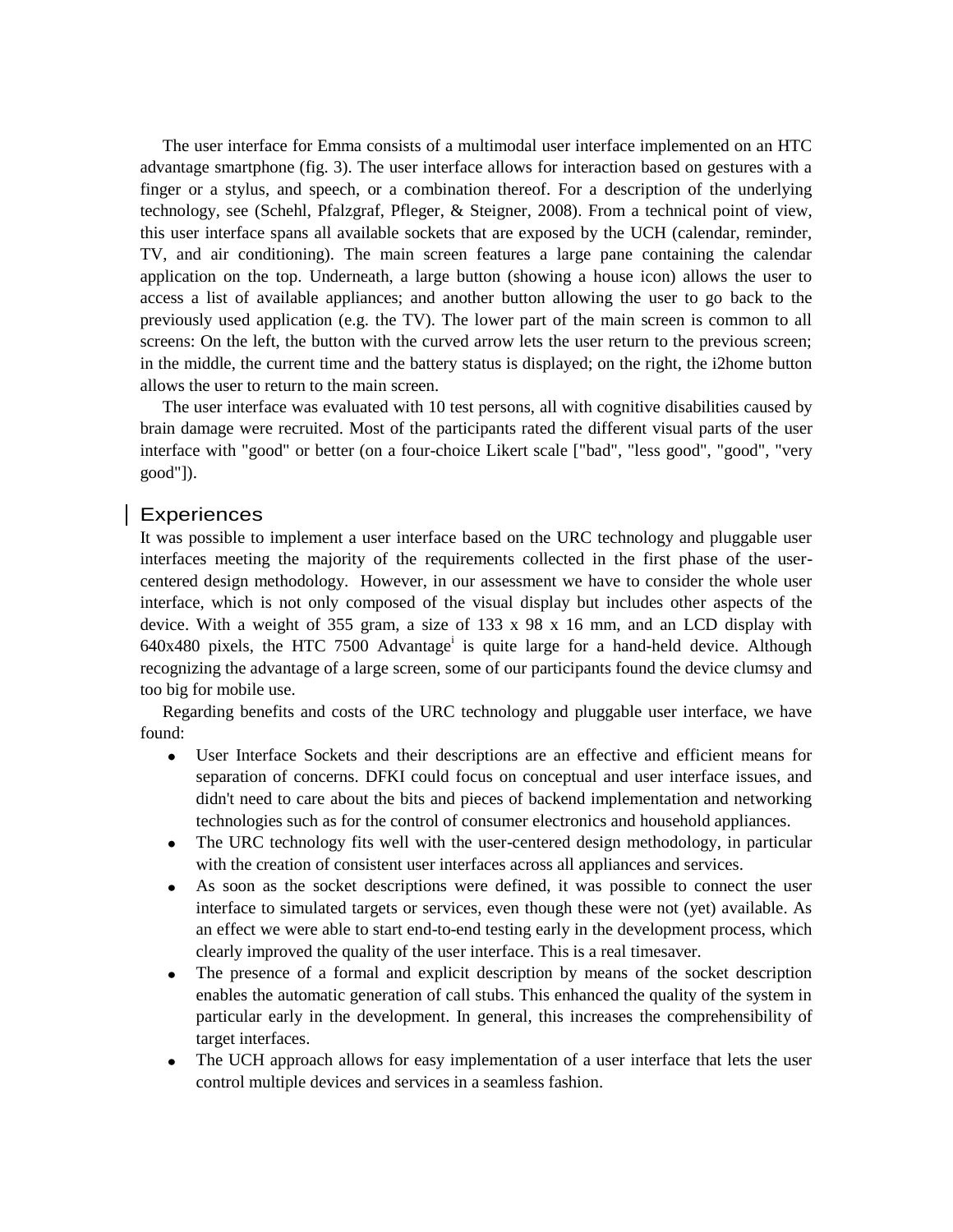Finally, we have found that the initial learning effort is significant. However, once the team had understood the concepts and details of the URC technology, the benefits were worth the effort.

# **CONCLUSION**

Subjective evidence, based on our experience in the European i2home project, suggests that most of the claimed benefits of the pluggable user interface technology are evident. Most prominently, the implementers agree on the positive impact of URC technology on the user-centered design (UCD) process. Ease of implementation and its positive effects on development efficiency has been confirmed; in particular, where user interfaces had to be replaced swiftly. Further, the pluggable user interface technology is recognized to support the implementation of seamless user interfaces controlling multiple devices and services. In all cases, basic acceptance and usability of the resulting pluggable user interfaces has been confirmed by evaluation evidence. Additional benefits found include the reuse of existing interfaces across user groups, and the ability for early simulation of controlled devices and services.

On the cost side, our experience confirms that the initial overhead for learning new concepts and technologies is significant. One report mentions the absence of development tools as the main reason for this shortcoming. In this context it should be noted that all three development teams had no prior experience and knowledge on the URC technology. Another problem has been identified in the expertise needed for the design of user interface sockets. Poor design decisions in the early phase had led to an unpleasant delay in the project in at least one case. This problem is compounded by the inherent need for freezing the user interface model early in the development process.

Further evidence should be sought for the reported benefits and costs, based on more formal evaluations and objective findings rather than subjective experience. A formal comparison of abstract and non-abstract user interface approaches should be conducted to confirm or refute our subjective findings. However, objective studies may be hard to conduct, since parallel development of whole systems and the employment of a control group seems to be impractical for real projects in the size of i2home.

In this paper, we have reported on subjective evidence for the usefulness of the pluggable user interface approach and the URC technology in a user-centered design process. Much is still to be done, to make the pluggable user interface technology ready for take-up by industry in the development of real products. In particular, there is a strong need for better tool support, including design guidance, in the development and runtime process. Examples include a user interface builder for the development of abstract user interfaces and their pluggable counterparts; and a resource server as a global market place for sharing pluggable user interfaces and their components across users and user groups.

## **ACKNOWLEDGMENTS**

This work was funded by EU 6th Framework Program under grant FP6-033502 (i2home); and by the US Dept of Education, NIDRR, under Grant H133E030012 (RERC on IT Access). The opinions herein are those of the authors and not necessarily those of the funding agencies.

# **REFERENCES**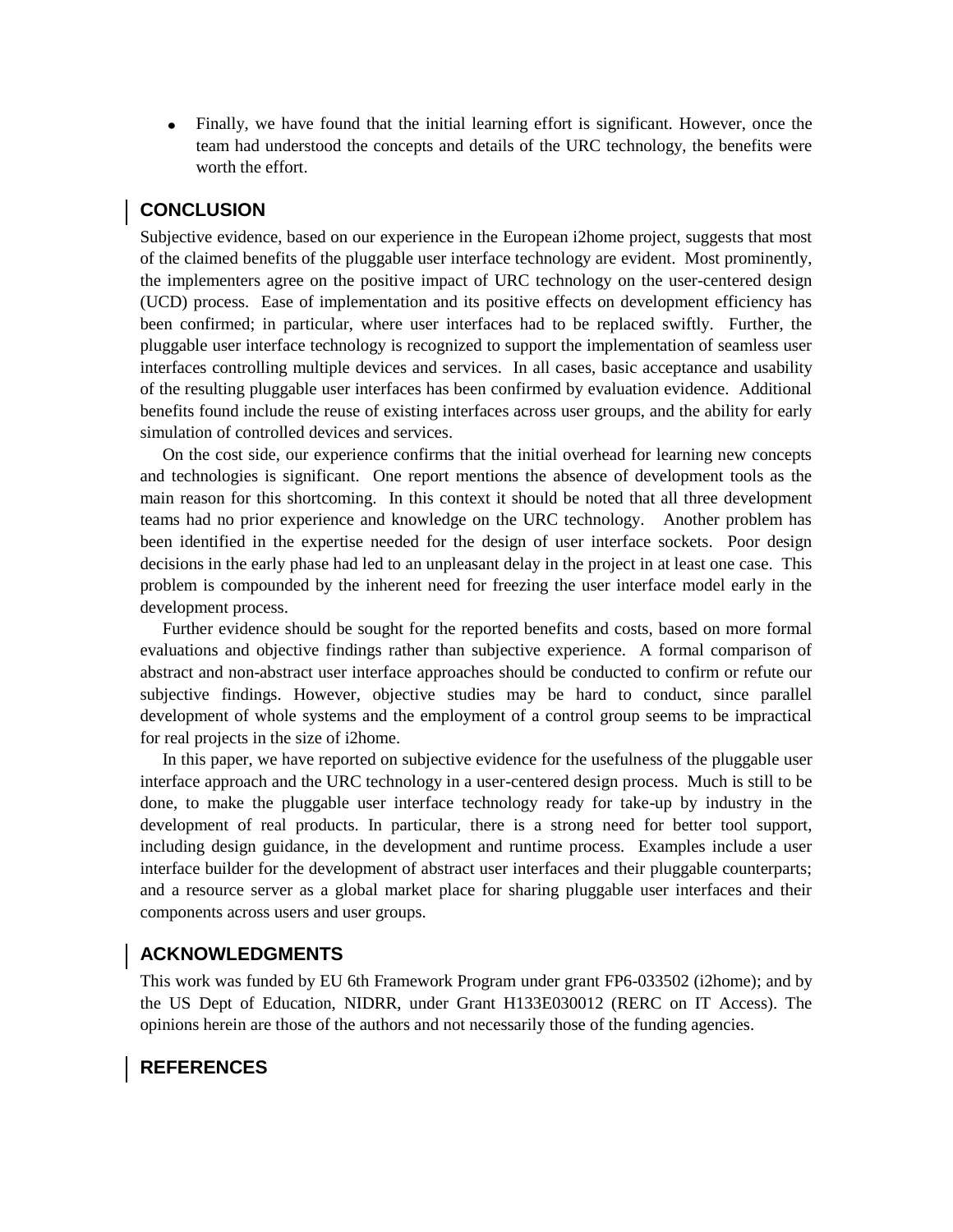Carrasco, E., Epelde, G., Moreno, A., Ortiz, A., García, I., Buiza, C., Urdaneta, E., Etxaniz, A., Gonzalez, M.F., & Arruti, A. (2008). Natural interaction between avatars and persons with Alzheimer's disease. In *LNCS 5105/2008. Computers Helping People with Special Needs* (pp. 38- 45). Berlin/Heidelberg: Springer-Verlag.

CMU (2009). *The Pittsburgh Pebbles PDA Project.* Human-Computer Interaction Institute, Carnegie Mellon University. Retrieved Feb. 18, 2009, from http://www.pebbles.hcii.cmu.edu/.

Cooper, A. (1999). *The inmates are running the asylum*. Indianapolis, IN: Macmillan.

Epelde, G., Carrasco, E., Zimmermann, G., Bund, J., Dubielzig, M., & Alexandersson, J. (2009). URC based accessible TV. *EuroITV '09: Proceedings of the seventh european conference on European interactive television conference*. 2009: pp. 111-114. ISBN: 978-1-60558-340-2. ACM, New York, NY, USA.

Gajos, K., & Weld, D. (2004, January). *SUPPLE: Automatically generating user interfaces.*  Paper presented at the international conference on Intelligent User Interfaces (IUI'04), Madeira, Funchal, Portugal.

i2home (2009). Intuitive Interaction for Everyone with Home Appliances based on Industry Standards. Retrieved Feb. 18, 2009, from http://www.i2home.org.

ISO/IEC (2008). International Standard ISO/IEC 24752. Information Technology - User Interfaces - Universal Remote Console (5 parts). ISO/IEC.

Krasner, G.E., & Pope, S.T. (1988). A cookbook for using the Model-View-Controller user interface paradigm in Smalltalk-80. *Journal of Object-Oriented Programming, 1*(3), 26-49.

Myers, B.A., Hudson, S.E., & Pausch, R. (2000). Past, present and future of user interface software tools. *ACM Transactions on Computer Human Interaction, 7*(1), 3-28.

Nesselrath, R., Schulz, C., Schehl, J., Pfalzgraph, A., Pfleger, N., Stein, V. & Alexandersson, J. (2009). Homogeneous Multimodal Access to the Digital Home for People with Cognitive Disabilities. In *Proceedings of the second German Congress an Ambient Assisted Living.* Berlin, Germany, 2009.

Nichols, J., & Myers, B.A. (2003). Studying the use of handhelds to control smart appliances. *International Workshop on Smart Appliances and Wearable Computing* (*IWSAWC 2003*) *Proceedings of the 23rd IEEE Conference on Distributed Computing Systems Workshops (ICDCS'03)* (pp. 274-279). Washington: IEEE Computer Society.

Nichols, J., Myers, B.A., Higgins, M., Hughes, J., Harris, T.K., Rosenfeld, R., & Litwack, K. (2003). Personal universal controllers: controlling complex appliances with GUIs and speech. *Extended Abstract CHI'2003: Human Factors in Computing Systems (Demonstration Abstract)*  (pp. 624-625). New York: ACM.

Pfaff, G.E. (1985). *User interface management systems*. Berlin: Springer-Verlag.

Schehl, J., Pfalzgraf, A., Pfleger, N. & Steigner, J. (2008). The BabbleTunes system - Talk to your iPod! In Digalakis, V., Potamianos, A., Turk, M., Pieraccini, R., & Ivanov, Y. (Eds.). *Proceedings of the 10th International Conference on Multimodal Interfaces (ICMI 2008)* (pp. 77- 80). New York: ACM.